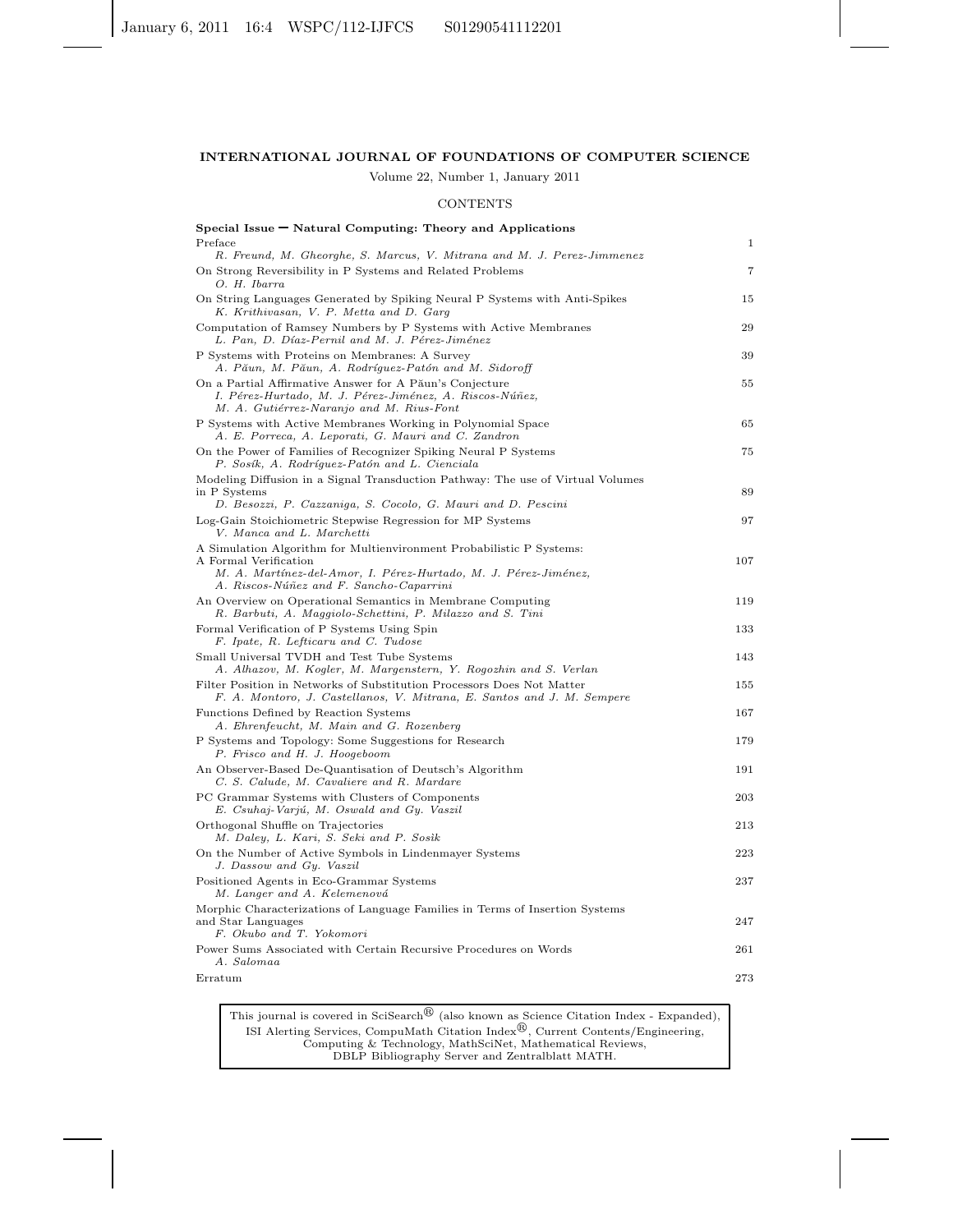DOI: [10.1142/S0129054111007794](http://dx.doi.org/10.1142/S0129054111007794) International Journal of Foundations of Computer Science Vol. 22, No. 1 (2011) 15[–27](#page-12-0) c World Scientific Publishing Company



# ON STRING LANGUAGES GENERATED BY SPIKING NEURAL P SYSTEMS WITH ANTI-SPIKES

KAMALA KRITHIVASAN<sup>∗</sup>

Department of Computer Science and Engg., Indian Institute of Technology Chennai, Tamilnadu, India kamala@iitm.ac.in http://www.cse.iitm.ac.in/ ∼ kamala/

## VENKATA PADMAVATI METTA

Department of Computer Applications, Bhilai Institute of Technology Durg, Chhattisgarh, India vmetta@gmail.com

# DEEPAK GARG

Department of Computer Science and Engg., Thapar University Patiala, Punjab, India deep108@yahoo.com

> Received 15 June 2010 Accepted 29 September 2010 Communicated by Rudolf Freund

An Spiking Neural P system with anti-spikes uses two types of objects called spikes and anti-spikes which can encode binary digits in a natural way. The step when system emits a spike or an anti-spike is associated with symbol 1 and 0, respectively. Here we consider these computing devices as language generators. They allow non-determinism between the rules  $a^c \to a$  and  $a^c \to \overline{a}$ ,  $c \in \mathbb{N}$ , thus help to generate languages which cannot be generated using simple SN P systems.

Keywords: Spiking neural P system with anti-spikes; languages.

1991 Mathematics Subject Classification: 22E46, 53C35, 57S20

# 1. Introduction

Spiking neural P systems (shortly called SN P systems) introduced in [\[4\]](#page-13-0) are mathematical models inspired by the neurobiological behaviour of neurons sending electrical pulses of identical voltages called spikes to neighbouring neurons through

<sup>∗</sup>Kamala Krithivasan, BSB 353, IIT Madras, Chennai - 600 036, India.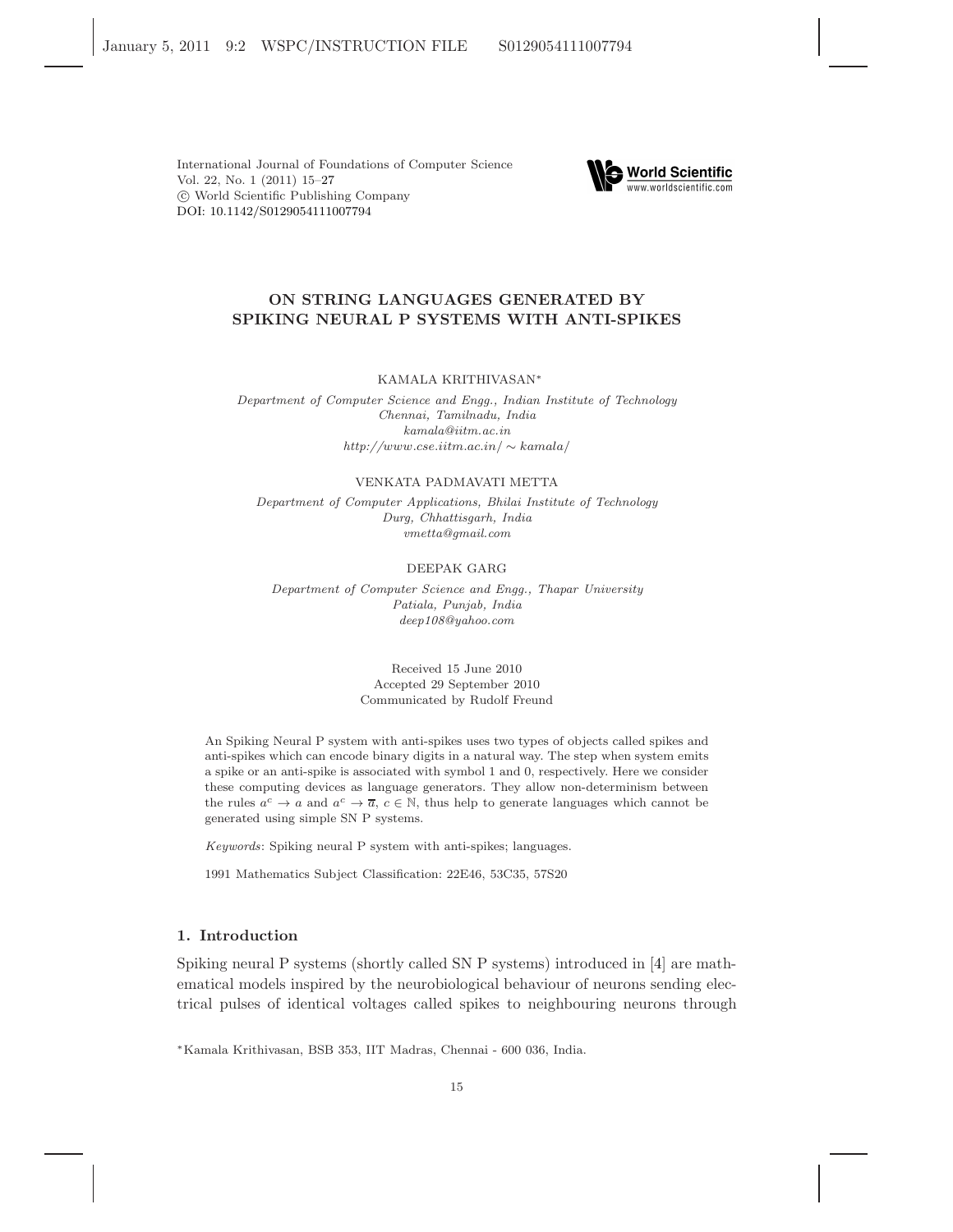synapses. An SN P system is represented as a directed graph where nodes correspond to the neurons having spiking rules and forgetting rules. The rules involve the spikes present in the neuron in the form of occurrences of a symbol a. The arcs indicate the synapses among the neurons. The spiking rules are of the form  $E/a^r \to a$  and are used only if the neuron contains n spikes such that  $a^n \in L(E)$ and  $n \geq r$ , where  $L(E)$  is the language represented by regular expression E. In this case  $a^r$  number of spikes are consumed and one spike is sent out. When neuron  $\sigma_i$ sends a spike, it is replicated in such a way that one spike is immediately sent to all neurons j such that  $(i, j) \in syn$ , where syn is the set of arcs between the neurons. The transmission of spikes takes no time, the spike will be available in neuron  $j$  in the next step. The forgetting rules are of the form  $a^s \to \lambda$  and are applied only if the neuron contains exactly  $a^s$  spikes. The rule simply removes s spikes. For all forgetting rules, s must not be the member of  $L(E)$  for any firing rule within the same neuron. A neuron is *bounded* if for every firing rule  $E/a^r \to a$ , E denotes a finite regular expression. An SN P system is called bounded if all the neurons in the system are bounded.

SN P system with anti spikes (or SN PA system) introduced in [\[7\]](#page-13-1), is a variant of an SN P system consisting of two types of objects, spikes (denoted as a) and anti-spikes (denoted as  $\bar{a}$ ). The inhibitory impulses/spikes are represented using anti-spikes. The anti-spikes behave in a similar way as spikes by participating in spiking and forgetting rules. They are produced from usual spikes by means of usual spiking rules; in turn, rules consuming anti-spikes can produce spikes or anti-spikes (here we avoid the rule anti-spike producing anti-spike). There is an additional fact that a and  $\bar{a}$  cannot stay together, so annihilate each other. If a neuron has either objects a or objects  $\overline{a}$ , and further objects of either type(maybe both) arrive from other neurons, such that we end with  $a^r$  and  $\overline{a}^s$  inside, then immediately an annihilation rule  $a \overline{a} \rightarrow \lambda$ , which is implicit in each neuron, is applied in a maximal manner, so that either  $a^{r-s}$  or  $\overline{a}^{s-r}$  remain for the next step, provided that  $r \geq s$ or  $s \geq r$ , respectively. This mutual annihilation of spikes and anti-spikes takes no time and the annihilation rule has priority over spiking and forgetting rules, so the neurons always contain either only spikes or anti-spikes. Like in [\[7\]](#page-13-1), we avoid using rules  $\overline{a}^c \to \overline{a}$ , but not the other three types, corresponding to the pairs  $(a, a)$ ,  $(a, \overline{a})$ ,  $(\overline{a}, a)$ . If we have a rule  $E/b^r \rightarrow b'$  with  $L(E) = \{b^r\}$ , then we write it in the simplified form  $b^r \to b'$ .

The initial *configuration* of the system is described by  $C = \langle n_1, n_2, \dots, n_m \rangle$ where  $m$  is the number of neurons in the system and  $n_i$  is the initial number of spikes present in neuron i if  $n_i > 0$  or initial number of anti-spikes if  $n_i < 0$ . global clock is assumed in SN PA system and in each time unit, each neuron which can use a rule should do it (the system is synchronized), but the work of the system is sequential locally: only (at most) one rule is used in each neuron. Using the rules in this way, we pass from one configuration of the system to another configuration, such a step is called a transition. A computation is a finite or infinite sequences of transitions starting from the initial configuration. A computation halts if it reaches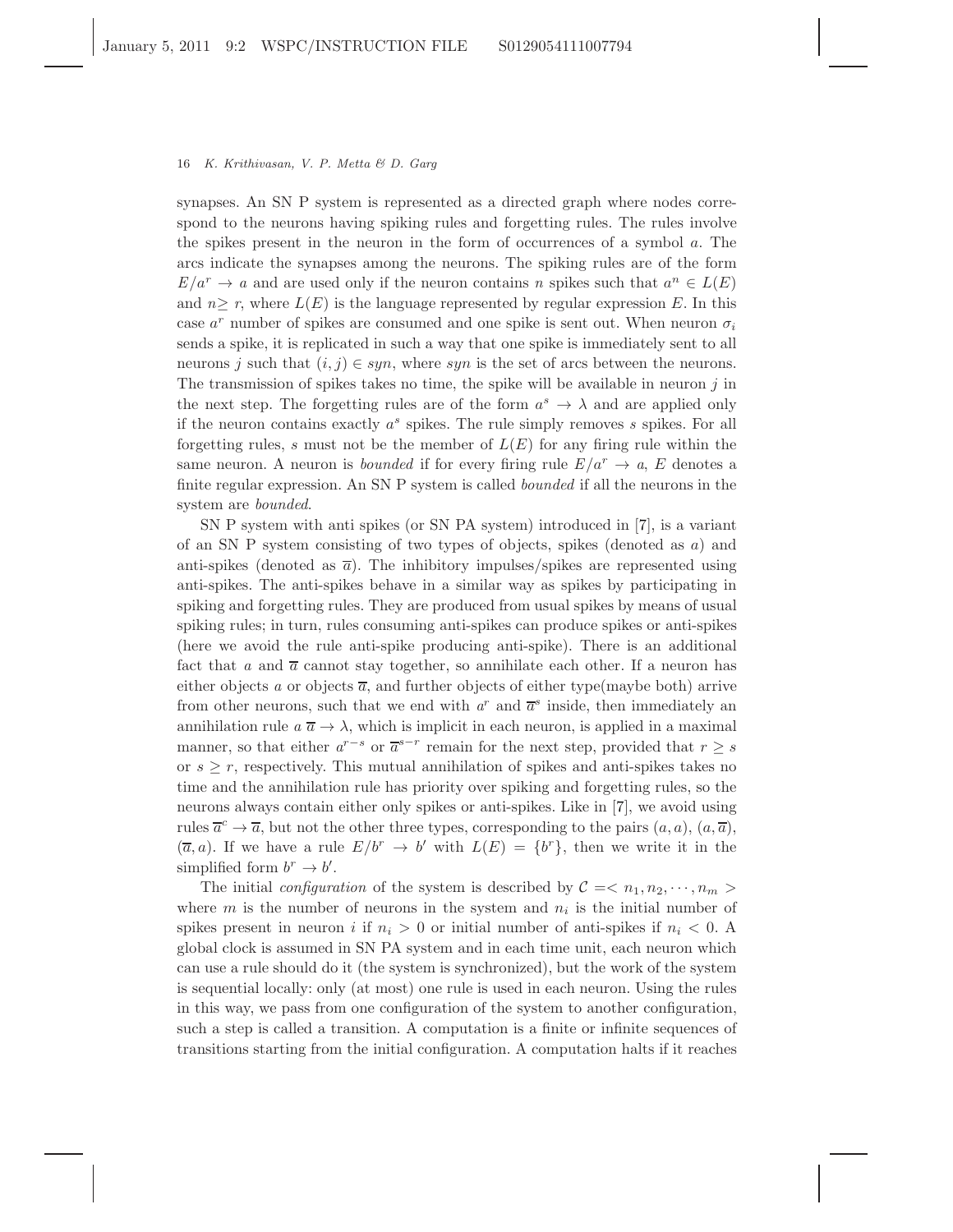a configuration where no rule can be used. Note that the transition of configuration  $\mathcal C$  is non-deterministic in the sense that there may be different rules applicable to C.

An SN PA system can be used as a computing device in various ways. Here we use them as language generators. One of the neuron is considered as output neuron and it sends output to the environment. The moments of time when a spike is emitted by the output neuron are marked with 1, the moments of time when an anti-spike emitted is marked with 0 and no output moments are just ignored. This binary sequence is called the spike train of the system- it might be infinite if the computation does not stop. With halting configurations, we associate a language, the binary strings describing the spike trains.

The complexity of an SN PA system  $\Pi$  is described as  $LSNPA_m$  $(rule_k, cons_{p_1, p_2}, for g_{q_1, q_2})$ , the family of languages  $L(\Pi)$ , generated by systems  $\Pi$ with at most  $m$  neurons, each neuron having at most  $k$  rules, each of the spiking rules consuming at most  $p_1$  spikes and  $p_2$  anti-spikes and each forgetting rule removing at most  $q_1$  spikes and  $q_2$  anti-spikes. As usual a parameter  $m, k, p_1, p_2, q_1, q_2$  is replaced with ∗ if it is not bounded. If the underlying SN PA systems are finite, we denote the corresponding families of languages by  $LFSNPA_m (rule_k, cons_{p_1,p_2}, for g_{q_1,q_2}).$ 

The power of different variants of SN P systems as language generators are investigated in [\[3](#page-13-2), [2](#page-13-3), [1\]](#page-12-1). It was shown in [\[3\]](#page-13-2) that some finite languages cannot be generated using simple SN P systems but it was proved in [\[2\]](#page-13-3) that SN P systems with extended rules can generate the finite languages. SN PA system uses standard rules, adding one symbol at a time, but allows non-determinism between its rules like  $a^c \to a$  and  $a^c \to \overline{a}$ , thus helps to generate languages that cannot be generated by simple SN P systems. In the present paper we address the power of SN PA systems as language generators, in particular, by considering bounded SN PA systems and comparing the languages generated with the results obtained in [\[6\]](#page-13-4) for standard SN P systems.

## Example 1.1

Consider the graphical representation of an SN P system with anti-spikes in Fig.1, the neurons are represented by nodes of a directed graph whose arrows represent the synapses; an arrow also exits from the output neuron, pointing to the environment; in each neuron we specify the rules and the spikes present in the initial configuration. It is formally denoted as

 $\Pi_1=(O, \sigma_1, \sigma_2, \text{ syn } , 2)$ , with

 $\sigma_1 = (-1, \{\overline{a} \to a\})$ ,  $\sigma_2 = (2, \{a^2/a \to \overline{a}, a^2 \to a\})$ ,  $syn = \{(1, 2), (2, 1)\}.$ 

The evolution of the system  $\Pi_1$  can be analysed on a transition diagram as that from Fig.1(b) because the system is finite, the number of configurations reachable from the initial configuration is finite too, hence, we can place them in the nodes of a graph and between two nodes/configurations we draw an arrow if and only if a direct transition is possible between them. In the Fig.1(b), we have also indicated the rules used in each neuron with the following conventions; for each  $r_{ij}$  we have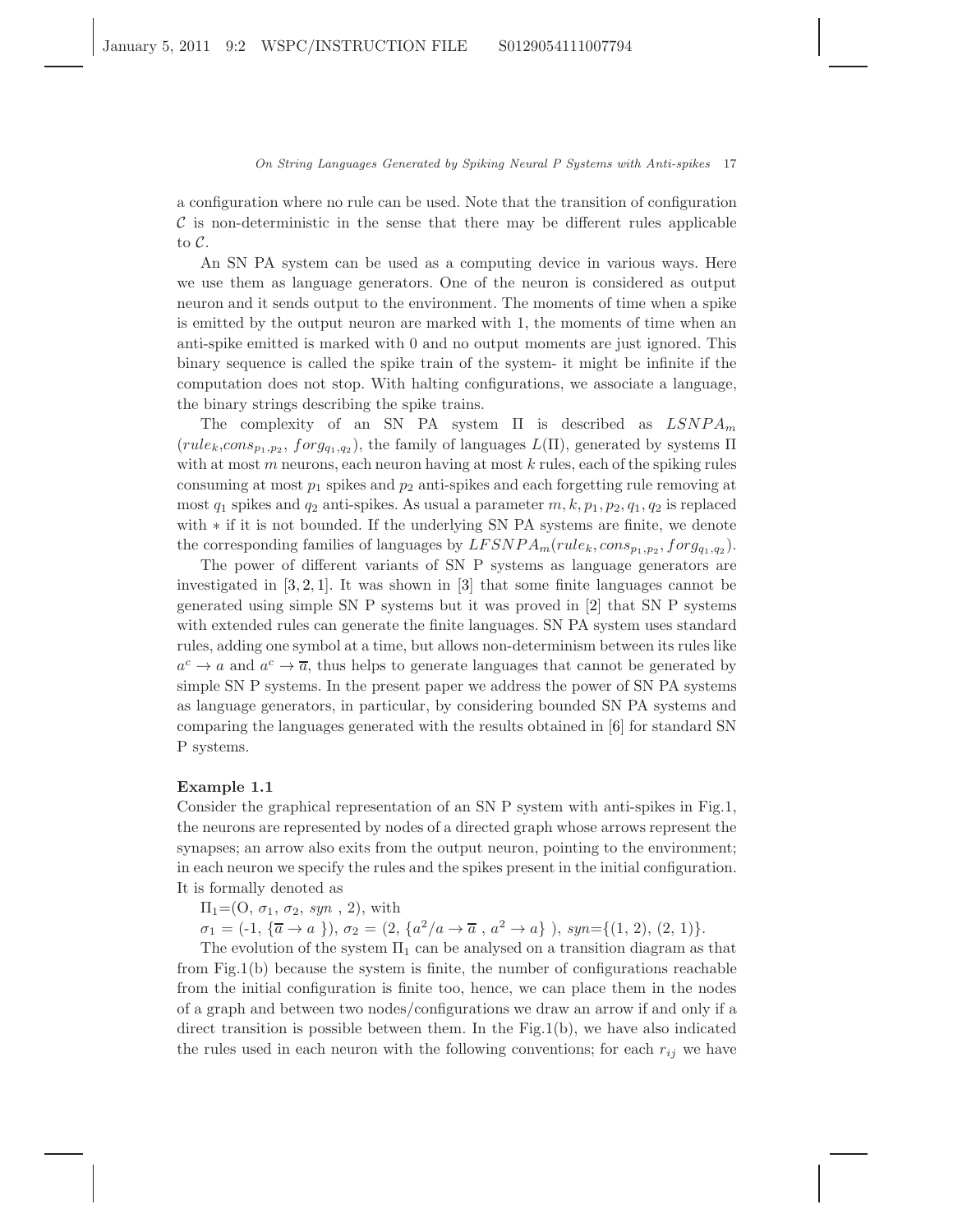

Fig. 1. SN P system with anti-spikes generating 0∗1.

written only the subscript ij with 21 written in italics and 22 in bold in order to indicate that an anti-spike is sent to environment at steps when 21 is used and a spike when  $22$  is used; when a neuron i uses no rule, we write i0.

The functioning can easily be followed on this diagram, so that we only briefly describe it. We have two neurons, with labels 1, 2; neuron 2 is the output neuron. Initially neuron 1 has one anti-spike with a rule and neuron 2 has two spikes with two rules and non-determinism between its two rules. So the initial configuration of the system,  $C_0 = < -1, 2>$ .

The two neurons fire in the first step. Neuron 1 the first rule  $\overline{a} \to a$  } and sends a spike(1) to neuron 2. Neuron 2 can choose any of its two rules and as long as it uses first rule, one spike is changed into anti-spike which will be sent to environment and neuron 1. In the next step the system will be in the same configuration. At any instance of time, starting from step 1, neuron 2 can choose its second rule, which consumes its two spikes and sends a spike to neuron 1 and environment. In the next step each neuron will have one spike, reaching the configuration  $\langle 1, 1 \rangle$  and the systems halts.

The transition diagram of a finite SN PA system can be interpreted as the representation of a non-deterministic finite automaton, with  $C_0$  being the initial state, the halting configurations being final states and each arrow being marked with 0 if in that transition the output neuron sends an anti-spike and with 1 if it sends a spike. In this way, we can identify the language generated by the system. In the case of finite SN P system  $\Pi_1$ , the language generated is  $0^*1$ .

#### 2. Languages Generated by SN P Systems with Anti-spikes

The following observations show that some finite languages and regular languages which cannot be generated using simple bounded SN P systems proved in [\[3\]](#page-13-2) can be generated using bounded SN PA systems with one neuron. Here  $B = \{0, 1\}$  is the binary set.  $B^+$  is the set of all binary strings formed using the alphabet B.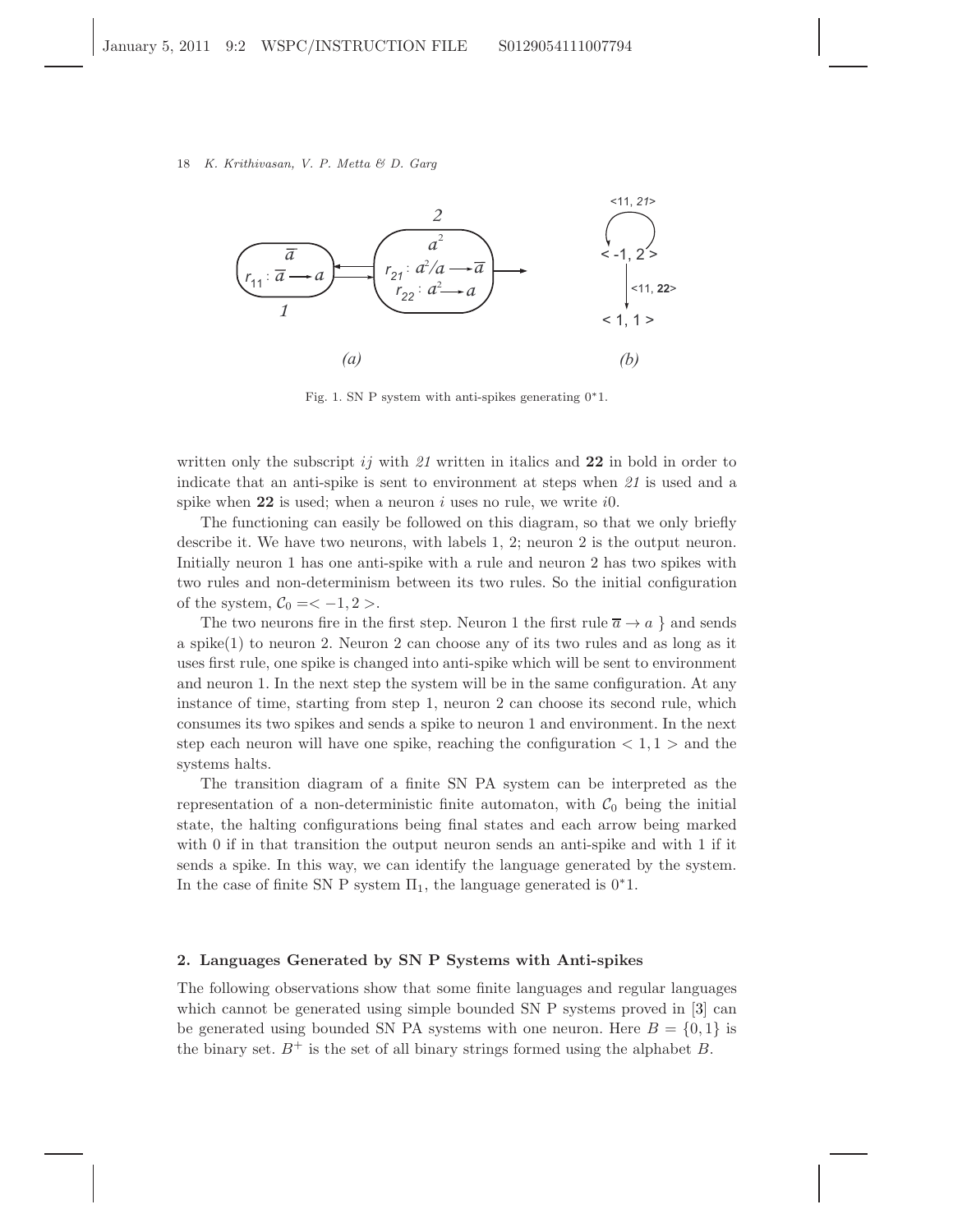## 2.1. Finite binary languages

**Observation 1** Languages of the form  $L_{k,j} = \{0^k, 10^j\}$ , for  $k \ge 1$ ,  $j \ge 0$  can be generated by bounded SN PA system.

An SN PA system generating  $L_{k,j} = \{0^k, 10^j\}$  is the following.

 $\Pi_1 = (\{a, \overline{a}\}, \sigma_1 = (j + k, R_1), \emptyset, 1),$  where

 $R_1 = \{a^{j+k}/a^k \to a, a^{j+k}/a^{j+1} \to \overline{a}\} \cup \{a^l/a \to \overline{a}|1 \leq l \leq j+k-1\}.$ 

Theorem 1. If  $L = \{x\}, x \in B^+, |x|_1 = r \geq 0$ , then  $L \in$  $LFSNPA_{1}(rule_{|x|},cons_{1,0},forg_{0,0}),$  where |x| is the length of the string x and |x|<sub>1</sub> is the number of occurrences of symbol 1 in x.

**Proof.** Let us consider the string  $x = 0^{n_1} 10^{n_2} \cdots 0^{n_r} 10^{n_{r+1}}$ , for  $n_j \geq 0, 1 \leq$  $j \leq r+1$  (if  $x = 0^{n_1}$ , then  $r = 0$ ). The SN P system from Fig.2 generates the string x. The output neuron initially contains  $|x|$  spikes. The second set of rules  $a^{|x|-(\sum_{i=1}^j n_i+j-1)}/a \to a$  sends a spike(1) at  $\sum_{i=1}^j n_i+j-1, 1 \leq j \leq r$  places where as the first set of rules allows an anti-spike to be sent out at other places. Depending upon the number of spikes available, a unique rule is used in each step to generate either spike or anti-spike, resulting |x| rules. In the case  $r = 0$ , the system



Fig. 2. SN P system with anti-spikes generating a singleton language.

cannot use the second set of rules as  $|x| = n_1$ . The first set of rules are used for  $j = 1$  and  $k = 1$  to  $n_1$ , outputting the string  $0^{n_1}$ .  $\Box$ 

Bounded SN P systems with standard rules cannot generate all binary finite languages, but with anti-spikes help in this respect.

**Theorem 2.** LFSNPA<sub>1</sub>(rule<sub>\*</sub>, cons<sub>\*\*</sub>, forg<sub>\*\*</sub>) = BFIN, BFIN is the family of finite languages over binary alphabet.

**Proof.** The inclusion  $LFSNPA_1(rule_*,cons_{**},forq_{**}) \subseteq BFIN$  can be easily proved. In each step, the number of spikes present in a system with only one neuron decreases by at least one, hence any computation lasts at most as many steps as the number of spikes/anti-spikes present in the system at the beginning. Thus, the generated strings have a bounded length.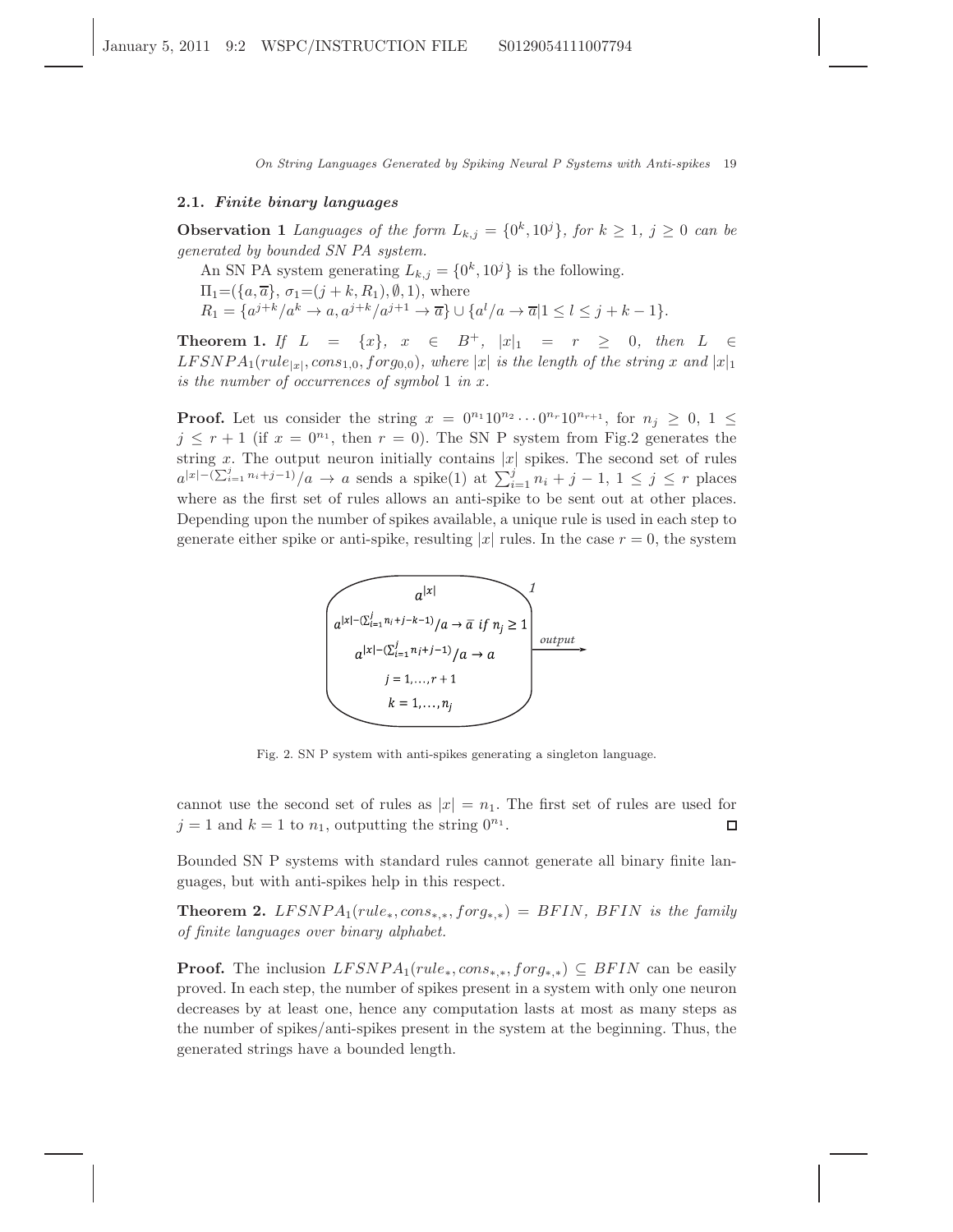To prove the opposite inclusion  $BFIN \subseteq LFSNPA_1(rule_*,cons_{**},forg_{**}),$ let us take a finite language,  $L = \{x_1, x_2, \dots, x_m\} \subseteq B^*$ ,  $m \ge 1$ , and let  $x_j =$  $0^{s_{j,1}}10^{s_{j,2}}\cdots10^{s_{j,r_j+1}}$  for  $r_j\geq 0$ ,  $s_{j,l}\geq 0$ ,  $1\leq l\leq r_j+1$ ,  $1\leq j\leq m$ .

Let  $|x_j|=n_j$ ,  $1\leq j\leq m$  and  $\alpha_j=\sum_{i=1}^j n_i$ ,  $1\leq j\leq m$ 

An SN PA system which generates the language  $L$  is the following.

 $\Pi = (\{a,\overline{a}\}, \sigma_1, \phi, 1), \sigma_1 = (\alpha_m, R_1)$ 

 $R_1 = (\{a^{\alpha_m}/a^{\alpha_m - (\alpha_j - 1)} \to b \mid b = \overline{a} \text{ if } s_{j,1} \ge 1 \text{ and } b = a \text{ if } s_{j,1} = 0, 1 \le j \le m\}$  $\cup \{a^{\alpha_j-1-(\sum_{i=1}^l s_{i,l}+l-k-1}/a \to \overline{a} \mid s_{j,1} \geq 2, s_{j,l} \geq 1, 2 \leq l \leq r_j+1, 1 \leq k \leq s_{j,l}, 1 \leq l \leq k \}$  $j \leq m$ } ∪{ $a^{\alpha_j-1-(\sum_{i=1}^l s_{i,l}+l-1}/a \to a \mid 1 \leq l \leq r_j, 1 \leq j \leq m$ } ∪{ $a^{\alpha_{j-1}} \to \lambda \mid 2 \leq$  $j \leq m$ }

Initially, only a rule  $a^{\alpha_m}/a^{\alpha_m-(\alpha_j-1)} \to b$  can be used, and in this way it nondeterministically choose the string  $x_i$  to generate and output spike/anti-spike depending on the first bit of  $x_j$ . The neuron is left with  $\alpha_j - 1$  spikes. The rules for generating the remaining bits are similar to rules of SN PA system in Theorem 1. After generating  $x_j$ ,  $\alpha_{j-1}$  spikes remain in the neuron, and are forgotten using the rule  $a^{\alpha_{j-1}} \to \lambda$ .

We observe that the rules which are used in the generation of a string  $x_i$  cannot be used in the generation of a string  $x_k$  with  $k \neq j$ .  $\Box$ 

## 2.2. Regular binary languages

We now pass to investigating the relationships with the family of regular languages over the binary alphabet. It was proved in [\[6\]](#page-13-4) that 0<sup>∗</sup>1 cannot be generated by any bounded SN P system. But in example 1.1 we have constructed SN PA system generating the language 0<sup>∗</sup>1.

**Theorem 3.** LFSNPA<sub>\*</sub>(rule<sub>\*</sub>, cons<sub>\*\*</sub>, forg<sub>\*\*</sub>) = BREG, BREG is the family of regular binary languages.

**Proof.** The inclusion  $LFSNPA_*(rule_*,cons_{*,*},forg_{*,*}) \subseteq BREG$  follows from the fact that for each finite SN PA system, we can construct the corresponding transition diagram associated with the computations of the SN PA system and then interpret it as the transition diagram of a finite automaton (with an arc labeled by 1 when the output neuron sends a spike and labeled by 0 when the output neuron sends an anti-spike) as already done in the example of Section 1.

To prove the opposite inclusion that if  $L \subseteq B^*$ ,  $L \in BREG$ , then  $L \in$  $LFSNPA_*(rule_*,cons_{*,*},forg_{*,*}),$  we consider the right-linear grammar  $G =$  $(N, T, S, P)$  such that  $L = L(G)$  and having the following properties.

1.  $N = \{A_1, A_2, \dots, A_n\}, n \ge 1$  and  $S = A_n$ .

2. The rules in P are of the form  $A_i \rightarrow 0A_j | 1A_j | 0 | 1$  where  $i, j \in \{1, 2, \dots, n\}$ .

We construct the following SN P system:

 $\Pi = (\{a,\overline{a}\}, \sigma_1, \sigma_2, \cdots, \sigma_{n+1}, \text{syn}, n+1),$  with  $\sigma_i = (1, \{a \rightarrow a, a \rightarrow \overline{a} \})$ ,  $i = 1, 2, \dots, n$ ,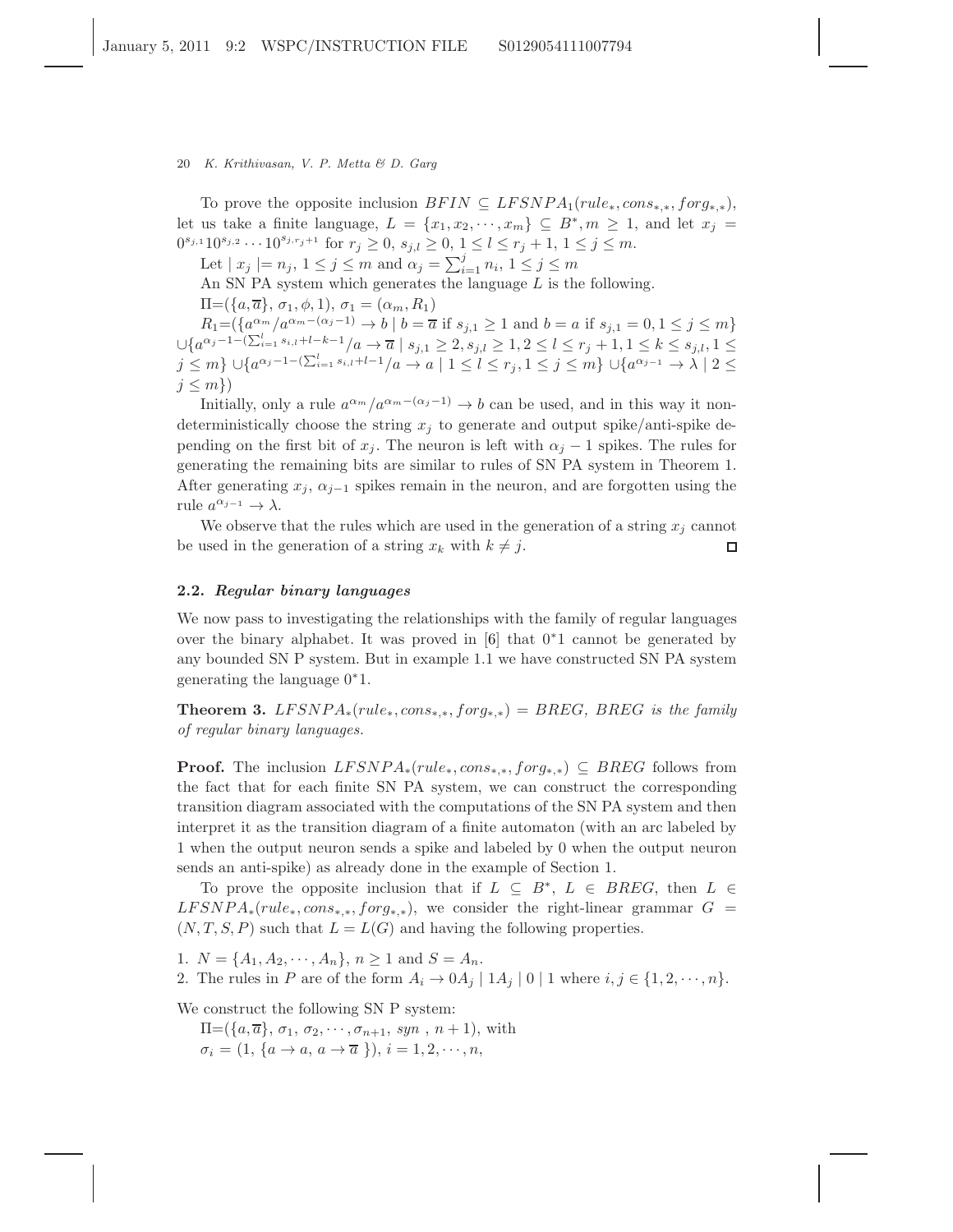

Fig. 3. The SN PA system from the proof of Theorem 3.

 $\sigma_{n+1} = (3n, \{a^{2n+i}/a^{n+i-j} \to b' \mid A_i \to bA_j \in P\} \cup \{a^{2n+i} \to b' \mid A_i \to b \in P\})$ where  $b \in \{0, 1\}$  and  $b' = a$  if  $b = 1$  and  $b' = \overline{a}$  if  $b = 0$ ,

 $syn = \{(1, n + 1), (n + 1, 1), (2, n + 1), (n + 1, 2), \cdots, (n, n + 1), (n + 1, n)\}.$ 

For easier understandability, the system is also given graphically in Fig.3. The output neuron  $\sigma_{n+1}$  fires in the first step by a rule  $a^{2n-j} \to b'$  (or  $a^{3n} \to b'$ ) associated with a rule  $A_n \to bA_j$  (or  $A_n \to b$ ) from P, produces either a spike or an anti-spike depending upon whether  $b = 1$  or  $b = 0$  and receives n spikes from its neighbouring n neurons. The neurons 1 to n are meant to continuously load the neuron  $n + 1$  with n spikes, provided that they receive spike or an anti-spike from the output neuron.

Assume in some step t, the rule  $a^{2n+i}/a^{n+i-j} \to b'$ , for  $A_i \to bA_j$  or  $a^{2n+i} \to b'$ for  $A_i \rightarrow b$  is used, for some  $1 \leq i \leq n$ , and n spikes are received from other neurons. If the first rule is used, then  $n + i - j$  spikes are consumed and  $n + j$ spikes remain in the output neuron. Then in the step  $t + 1$ , we have  $2n + j$  spikes in neuron  $\sigma_{n+1}$ , and a rule for  $A_j \to bA_l$  or  $A_j \to b$  can be used. In this step also the output neuron receives  $n$  spikes from its neighbouring neurons. In this way, the computation continues, unless the second rule is used.

If the second rule is used, then all spikes of the output neuron are consumed sending a spike or an anti-spike to other  $n$  neurons and  $n$  spikes are received from them. Then in the next step the output neuron again receives  $n$  spikes, but no rule is used, so no spike is produced. So it stops loading the other  $n$  neurons and the computation halts. In this way, all strings in L can be generated.  $\Box$ 

The power of SN PA systems goes beyond the regular languages. We first illustrate this assertion with an example from Fig.4, that generates the language  $L(\Pi)$  =  $\{0^n1^n \mid n \geq 1\}$ ; observe that the system is not finite due to the rule  $(aa)^+a/a^2 \rightarrow \overline{a}$ in the neuron 3 and the output is delayed for two steps.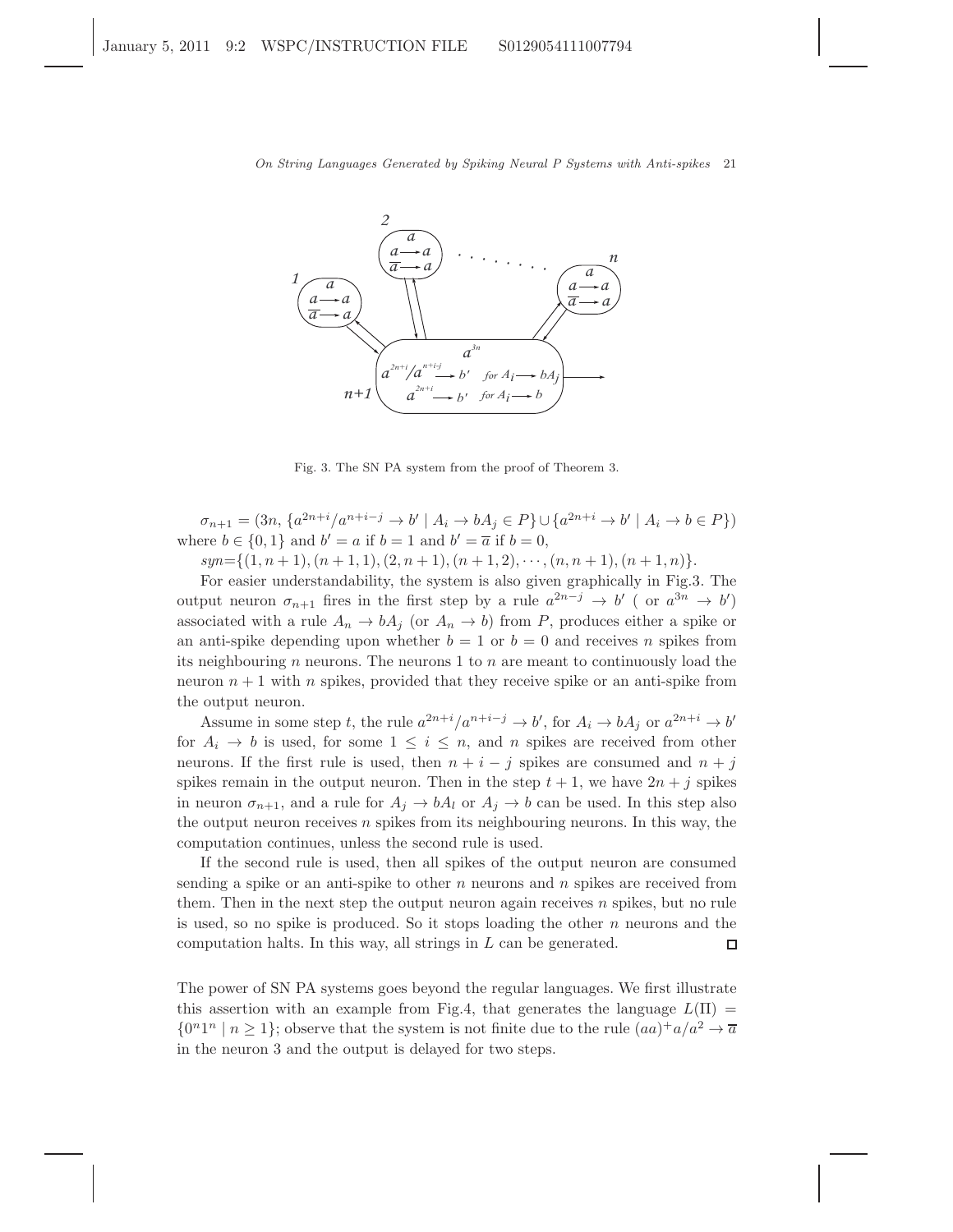

Fig. 4. An SN P system with anti-spikes generating a context free language.

The reader can check that in  $n \geq 0$  steps when neuron 2 uses the first rule  $a^2/a \rightarrow a$ , the neuron 3 accumulates  $2n + 2$  spikes and neuron 1 sends a spikes to neuron 4, which in turn sends a spike to output neuron, which uses its first rule and sends an anti-spike(0) to environment. At any step  $n \geq 1$ , when the neuron 2 uses the rule  $a^2 \to \overline{a}$ , the spike from neuron 1 and anti-spike from neuron 2 will annihilate each other in neuron 3, remaining again with  $2n + 2$  spikes. Neuron 2 receives a spike from neuron 5 where as neuron 5 receives an anti-spike from neuron 2. In the same step spike from neuron 1 is also sent to neuron 4. In the  $n + 1$  step neuron 1 and 5 forget their anti-spikes received from neuron 2. Neuron 4 sends a spike to neuron 6. Neuron 2 uses its third rule  $a \rightarrow \overline{a}$  by sending an anti-spike to neuron 3 and 5. Neuron 3 is left with  $2n + 1$  spikes and neuron 5 with an anti-spike which will be forgotten in the next step. In the  $n + 2$  step, the neuron 6 outputs a spike (that means total of  $n + 1$  spikes) and neuron 3 starts firing the as number spikes present becomes odd, and the rule  $(aa)^+a/a^2 \rightarrow \overline{a}$  repeatedly used until one spike remains; this last spike is used by the second rule  $a \to \overline{a}$ . These  $n+1$  anti-spikes are converted into spikes and sent to environment by the output neuron 6. Actually, much more complex languages can be generated by SN PA systems. The previous construction can be extended to non-context-free language like  $\{0^n1^n0^n/n \geq 1\}$ .

# 2.3. A characterization of recursively enumerable languages

A characterization of recursively enumerable (RE) languages is possible in terms of languages generated by SN PA systems. Here we use the notion of a deterministic register machine. Such a device is a construct  $M = (m, H, l_0, l_h, I)$ , where m is the number of registers, H is the set of instruction labels,  $l_0$  is the start label,  $l_h$  is the halt label (assigned to instruction HALT), and I is the set of instructions labelled in a one-to-one manner by the labels from H.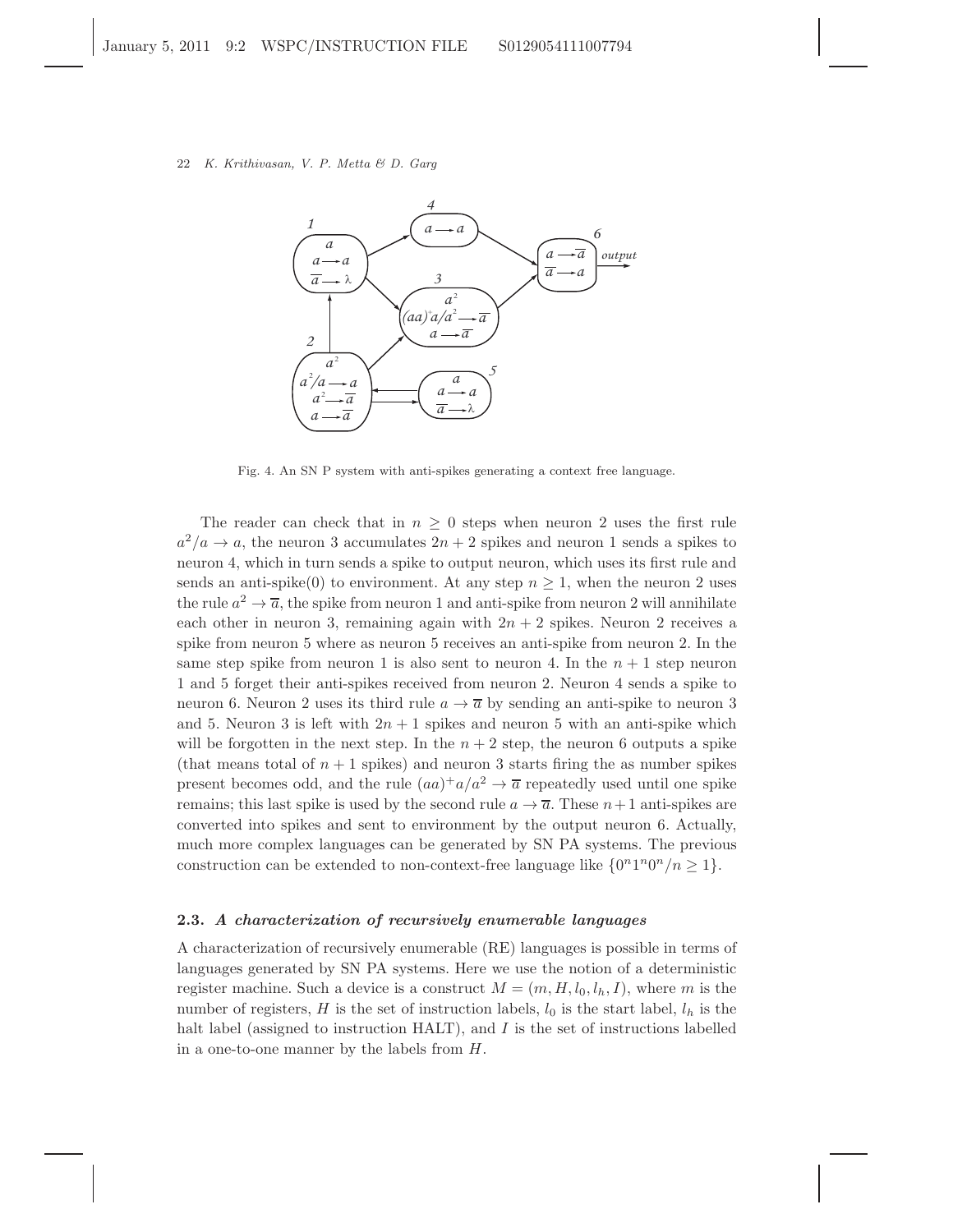**Theorem 4.** For every alphabet  $V = \{a_1, a_2, \dots, a_s\}$  there is a morphism  $h: V^* \to V^*$ B<sup>\*</sup> such that for each language  $L \subseteq V^*$ ,  $L \in RE$ , there is an SN PA system  $\Pi$  such that  $L = h^{-1}(L(\Pi)).$ 

Proof. We follow here the same idea as in the proof of Theorem. 9 from [\[3\]](#page-13-2) adapted to the case of anti-spikes.

The morphism is defined as follows:

 $h(a_i) = 0^i 1$ , for  $i = 1, 2, \dots, s$ ,

For a string  $x \in V^*$ , let us denote by  $val_s(x)$ , the value in base  $s + 1$  of  $x$ . (We use base  $s + 1$  in order to consider the symbols of  $a_1, a_2, \dots, a_s$  as digits  $1, 2, \dots, s$ , thus avoiding the digit 0 in the left hand of the string). We extend this notation in the natural way to the set of strings. Now consider a language  $L \subseteq V^*$ . Obviously  $L \in \mathbb{R}E$  iff  $val_s(L)$  is recursively enumerable set of numbers. In turn, a set of numbers is recursively enumerable if and only if it can be accepted by a deterministic register machine [\[5\]](#page-13-5). Let M be such a register machine that is  $N(M) = val_s(L)$ .

We construct an SN PA system  $\Pi$  performing the following operations ( $\sigma_{c0}$  and  $\sigma_{c1}$  are two distinguished neurons of  $\Pi$ , which are empty in the initial configuration):

- 1. Output i anti-spikes, for some  $1 \leq i \leq s$ , and at the same time introduce the number i in neuron  $\sigma_{c0}$ ; in the construction below, a number n is represented in a neuron by storing there  $2n$  spikes, hence the previous task means introducing 2*i* spikes in neuron  $\sigma_{c0}$ .
- 2. When this operation is finished, output a spike hence up to now we have produced a string  $0<sup>i</sup>1$ .
- 3. Multiply the number stored in neuron  $\sigma_{c1}$  (initially, we have here number 0) by s + 1, then add the number from neuron  $\sigma_{c0}$ ; specifically, if neuron  $\sigma_{c0}$  holds 2i spikes and neuron  $\sigma_{c1}$  holds  $2n$  spikes,  $n \geq 0$ ; then we end this step with  $2(n(s+1)+i)$  spikes in neuron  $\sigma_{c1}$  and no spike in neuron  $\sigma_{c0}$ : In the meantime, the system outputs no spike/anti-spike.
- 4. Repeat from step 1, or, non-deterministically, stop the increase of spikes from neuron  $\sigma_{c1}$  and pass to the next step.
- 5. After the last increase of the number of spikes from neuron c1 we have got  $val_s(x)$ for a string  $x \in V^+$  such that the string produced by the system up to now is of the form  $0^{i_1} 1 \lambda^{j_1} 0^{i_2} 1 \lambda^{j_2} \cdots 0^{i_m} 1 \lambda^{j_m}$ , for  $1 \leq i_l \leq s$  and  $j_l \geq 1$ , for all  $1 \leq l \leq m$ .  $\lambda$  is a symbol for no output, which is ignored. i.e.,  $h(x) = 0^{i_1} 10^{i_2} 1 \cdots 0^{i_m} 1$ . We now start to simulate the work of the register machine  $M$  in recognizing the number  $val_s(x)$ . During this process, we output no spike, but the computation halts if (and only if) the machine  $M$  halts, i.e., when it accepts the input number, which means that  $x \in L$ .

From the previous description of the work of Π, it is clear that the computation halts after producing a string of the form  $y = 0^{i_1} \lambda^{j_1} 0^{i_2} \lambda^{j_2} \cdots 0^{i_m} 1 \lambda^{j_m} \lambda^k$  as above, if and only if  $x \in L$ . Moreover, it is obvious that  $x = h^{-1}(y)$ : we have  $h^{-1}(y) =$  $a_{i_1}\cdots a_{i_m}$ .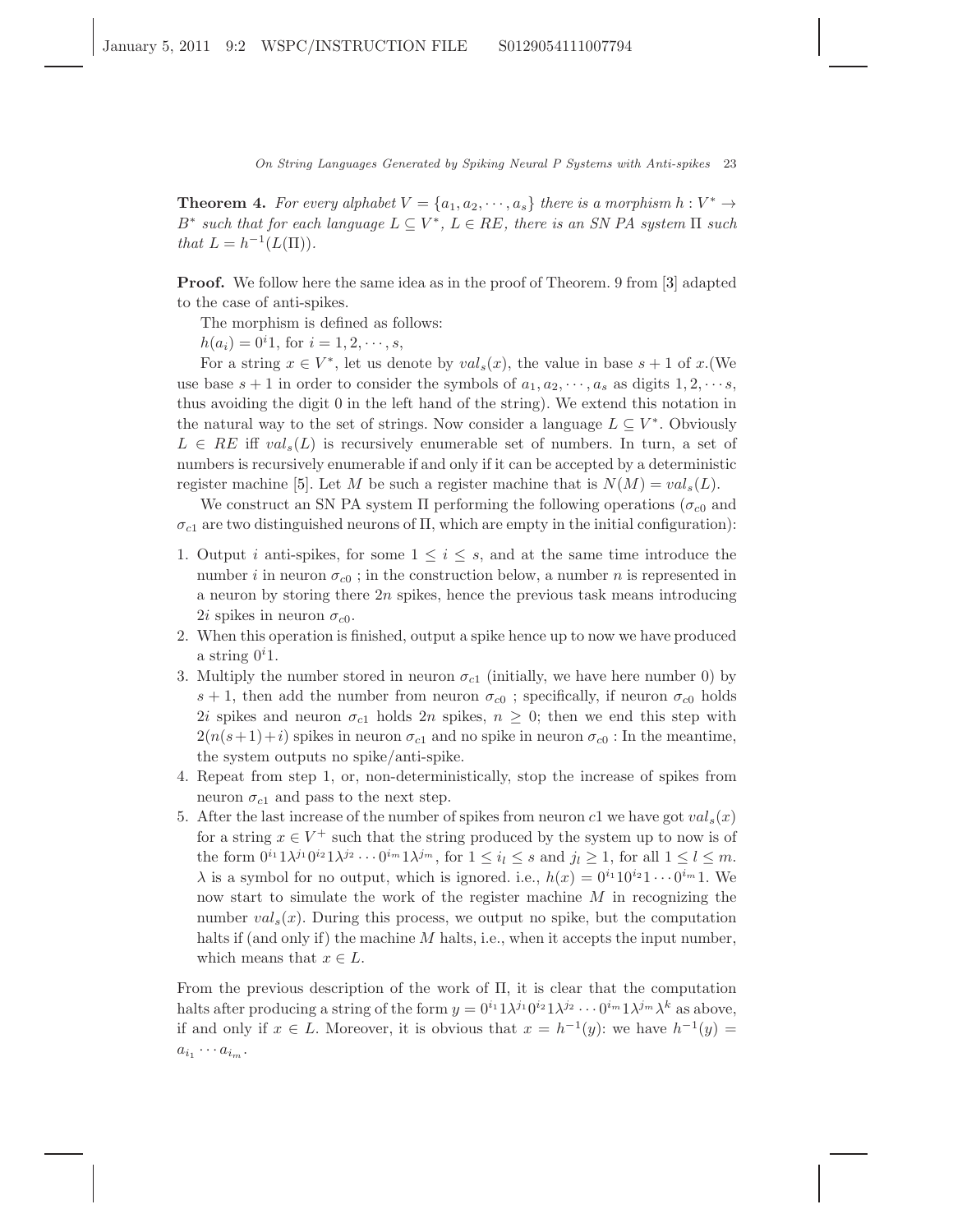# 24 K. Krithivasan, V. P. Metta & D. Garg

![](_page_10_Figure_1.jpeg)

Fig. 5. The structure of the SN PA system from the proof of Theorem 5.

Now, it remains to construct the system Π. Instead of constructing it in all details, we rely on the fact that a register machine can be simulated by an SN PA system, as already shown in [\[7\]](#page-13-1) for the sake of completeness and because of some minor changes in the construction, we below recall the details of this simulation. Then, we also suppose that the multiplication by  $s + 1$  of the contents of neuron c1 followed by adding a number between 1 and  $s$  is done by a register machine (with the numbers stored in neurons  $c0$ ,  $c1$  introduced in two specified registers); we denote this machine by  $M_0$ . Thus, in our construction, also for this operation we can rely on the general way of simulating a register machine by an SN PA system. All other modules of the construction (introducing a number of spikes in neuron c0, sending out spikes, choosing non-deterministically to end the string to generate and switching to the checking phase, etc.) are explicitly presented below.

A delicate problem which appears here is the fact that the simulations of both machines  $M_0$  and M have to use the same neuron c1, but the correct work of the system (the fact that the instructions of  $M_0$  are not mixed with those of M) will be explained below. The overall appearance of  $\Pi$  is given in Fig.5, where  $M_0$ indicates the subsystem corresponding to the simulation of the register machine  $M_0 = (m_0, H_0, l_{0,0}, l_{h,0}, I_0)$  and M indicates the subsystem which simulates the register machine  $M = (m, H, l_0, l_h, I)$ . Of course, we assume  $H_0 \cap H = \emptyset$ .

We start with s+1 spikes in neuron 1 and fires by using some rule  $a^{s+1}/a^{s+1-i} \rightarrow$  $\overline{a}$ ;  $1 \leq i \leq s$ , then in next  $i-1$  steps, it uses its second rule producing a total of number  $i$  anti-spikes and the last spike is used by the third rule producing spike,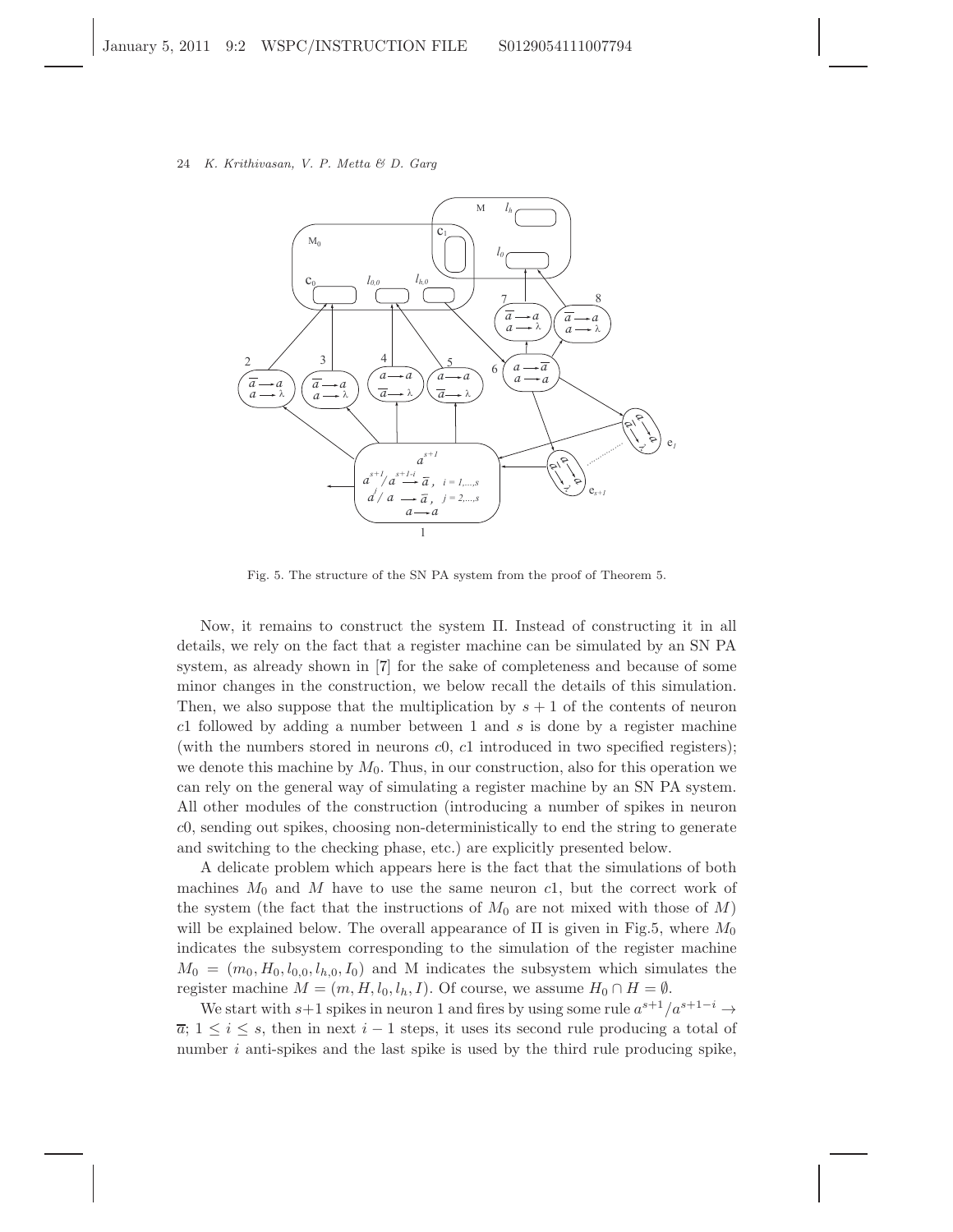hence the first letter  $a_i$  of the generated string. In each step, when neuron 1 is producing an anti-spike, 2 spikes are sent to the neuron c0 through the neurons 2 and 3, accumulating a total of 2i spikes and the step when the output neuron produces a spike, it is ignored by neuron 2 and 3 and two spikes are sent to neuron  $l_{0,0}$ ; thus triggering the start of a computation in  $M_0$ .

The subsystem corresponding to the register machine  $M_0$  starts to work, multiplying the value of c1 with  $s + 1$  and adding i. When this process halts, neuron  $l_{h,0}$  is activated (this neuron will get two spikes in the end of the computation and

![](_page_11_Figure_3.jpeg)

(a)

![](_page_11_Figure_5.jpeg)

Fig. 6. (a) Module ADD (simulating  $l_i : (ADD(r), l_i)$ ) for M and  $M_0$ , Module SUB (simulating  $l_i : (SUB(r), l_j; l_k))$  (b) for machine M and (c) for machine  $M_0$ .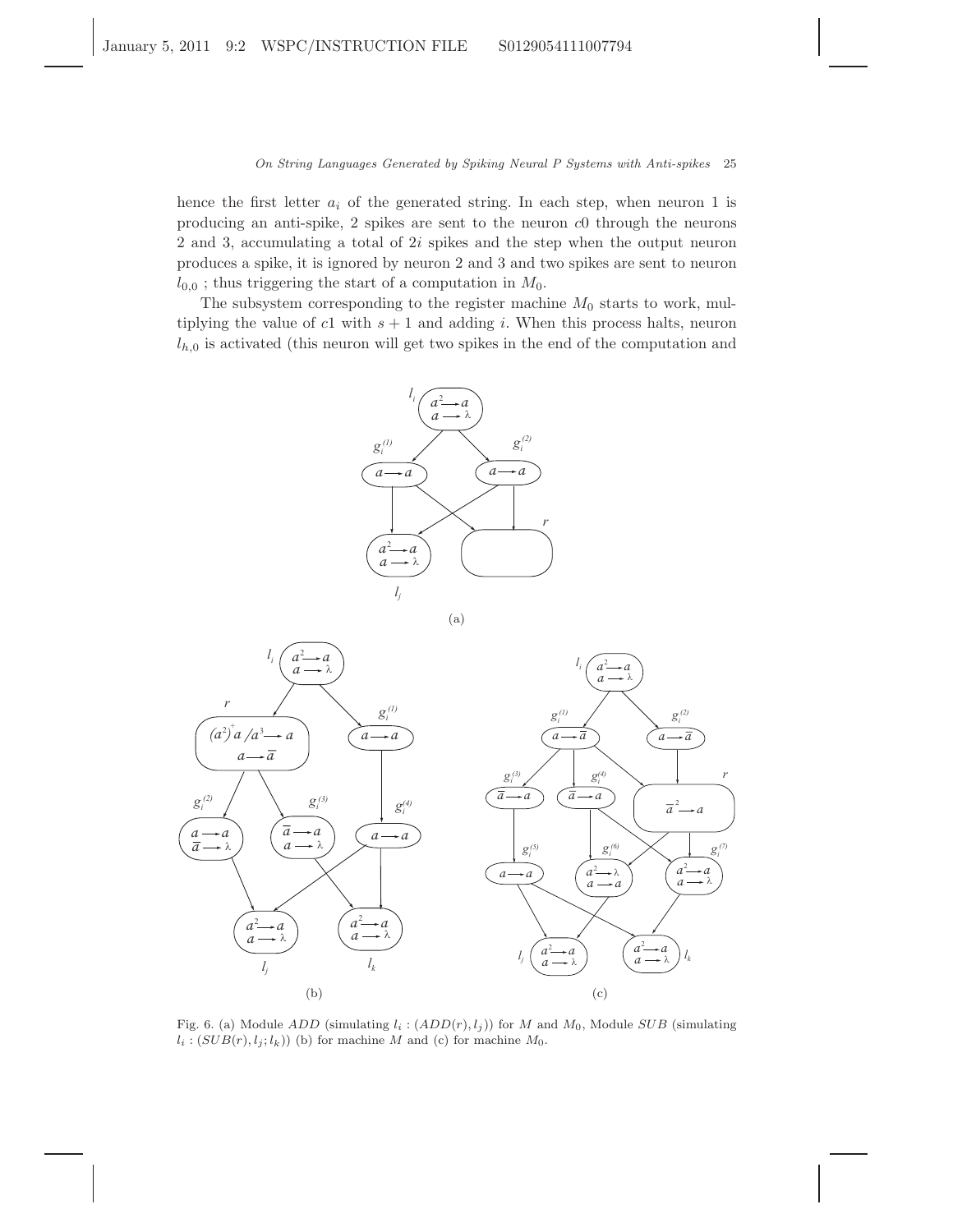will spike), and in this way one spike is sent to neuron  $6:$  This is the neuron which non-deterministically chooses whether the string should be continued or we pass to the second phase of the computation, checking whether the produced string is in  $L(M)$ . In the first case, neuron 6 uses the rule  $a \to a$ ; which makes neurons  $e_1, \dots, e_{s+1}$  spike; these neurons send  $s+1$  spikes to neuron 1, like in the beginning of the computation. In the latter case, neuron 6 uses the rule  $a \to \overline{a}$ ; which in turn activates the neuron 7 and 8, they activate  $l_0$  by sending two spikes to it, thus starting the simulation of the register machine M. The computation of  $\Pi$  stops if and only if  $val_s(x)$  is accepted by M. In order to complete the proof we need to show how the two register machines are simulated, using the common neuron c1 but without mixing the computations. To this aim, we consider the modules *ADD* and SUB from Fig.6. Neurons are associated with each label of the machine (they fire if they have two spikes inside) and with each register (with  $2n$  spikes representing the number *n* from the register), there also are additional neurons with labels  $g_1^i$ ,  $i \geq 1$  it is important to note that all these additional neurons have distinct labels.

The simulation of  $(ADD(r), l_i)$  (add 1 to register r and then go to the instruction with label  $l_i$ ) instruction is easy, we just add two spikes to the respective neuron; no rule is needed in the neuron Fig.  $6(a)$ . The  $(SUB(r), l_j, l_k)$  (if register r is nonempty, then subtract 1 from it and go to the instruction with label  $l_i$ , otherwise go to the instruction with label  $l_k$ ) instructions of machines M and  $M_0$  are simulated by modules as in Fig.  $6(b)$  and  $6(c)$ , respectively. Note that the rules for M fire for a content of the neuron r described by the regular expression  $(a^2)^*a$  and the rules for  $M_0$  fire for a content of the neuron r described by the regular expression  $(\overline{a})^2$ . This ensures the fact that the rules of  $M_0$  are not used instead of those of M or vice versa. With these explanations, the reader can check that the system Π works as requested.  $\Box$ 

The previous theorem gives a characterization of recursively enumerable languages, because the family RE is closed under direct and inverse morphisms.

# 3. Conclusion

We have investigated here the power of SN PA systems with standard rules as language generators. We have proved characterizations of finite and regular languages over binary alphabet. We can extend the proofs to any alphabet by considering the morphisms. We have also proved a characterization of recursively enumerable languages. Here we ignored the no output steps. Finding representations of languages over three letter alphabet: no output, producing spikes and producing anti-spikes remains as a research topic.

## <span id="page-12-1"></span><span id="page-12-0"></span>References

<sup>[1]</sup> Gh. Pǎun, M.J. Pérez-Jiménez and G. Rozenberg: Spike trains in spiking neural P systems, Int. J Found Comput Sci, 17 4 2006, 975–1002.